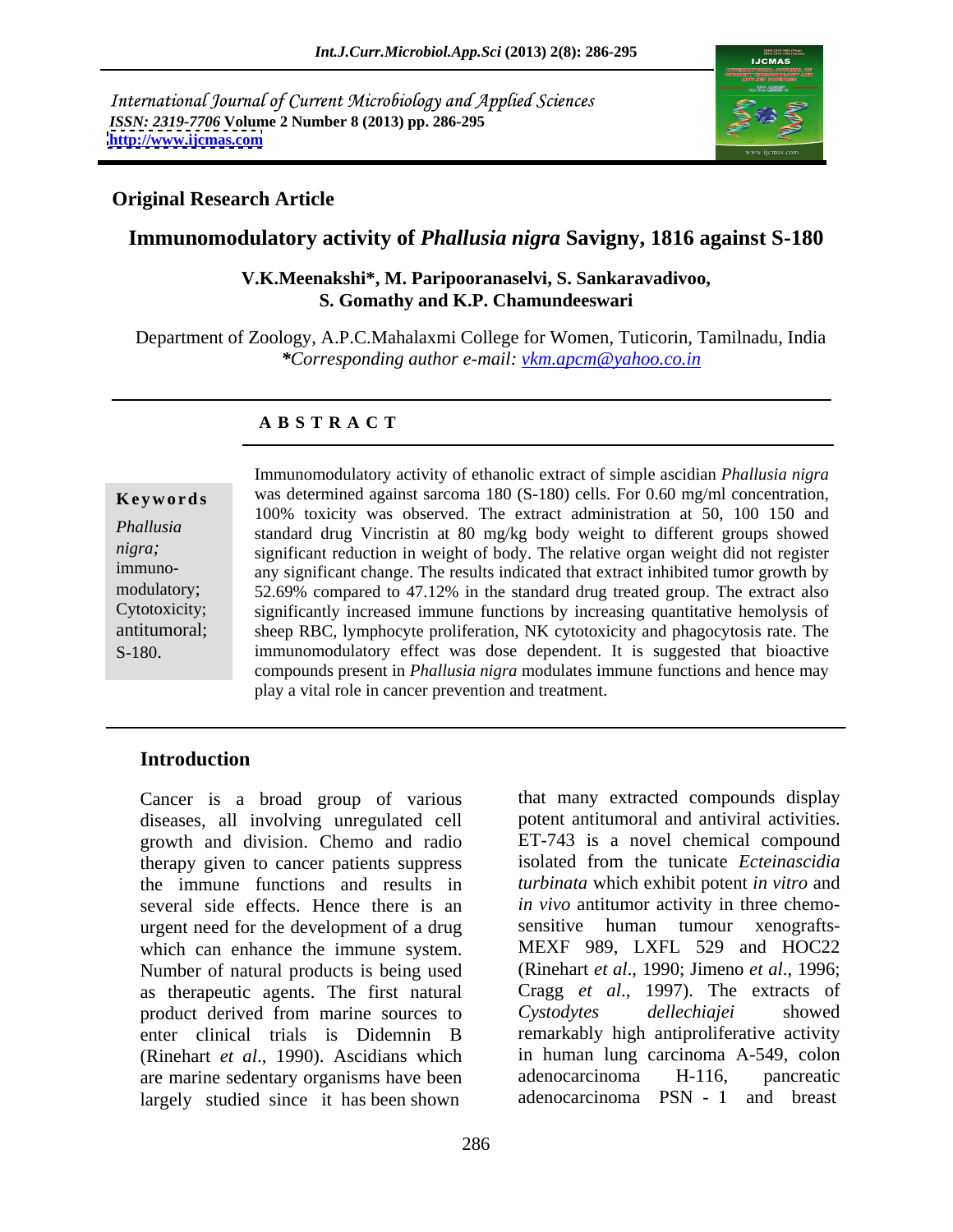carcinoma SKBR3 cell lines (Garcia *et al*., 2007). Isogranulatimide from *Didemnum granulatum*, Aplidin from *Aplidium albicans*, clavaminols A-F from *Clavelina phlegraea,* aplidinone A from *Aplidium conicum*, Cephalostatin from Family: Ascidiidae; Genus: *Phallusia*; *Cephalodiscus gilchristi*, ritterazine G from *Ritterella tokioka,* Styelin D from *Styela clava,* Lissoclinamides from *Lissoclinum patella,* Tamandarins A and B from the family *Didemnidae* and 7- Oxostaurosporine from *Eudistoma vannamei* showed antitumor activity against various cell lines (Berlinck *et al.*,<br>1998; Fernandez, 2002; Aiello *et al.*, 2007;<br>The enimels were least in ein centraliad Aiello *et al.*, 2010; Wojtkielewicz *et al.*, <br>2003; Taylor *et al.*, 2000; Schmitz *et al.*, <br>1993; Vervoort *et al.*, 2000 and Jimenez *et* and a variable application to the rules and

A significant antiproliferative and covernment of mula. immunomodulatory activity to DLA and EAC cells was obtained with the ethanolic extract of *Phallusia nigra* (Meenakshi *et* 

Samples of *Phallusia nigra* were collected from the under surface of the barges of **In vitro cytotoxic activity** Tuticorin harbour. Identification up to the AS 2083 has been submitted to the - 628002, Tamilnadu, India. method (Ebada *et al*., 2010).

## **Systematic position**

Phylum: Chordata; Subphylum: Urochordata; Class: Ascidiacea; Order: Enterogona; Suborder: Phlebobranchia; Family: Ascidiidae; Genus: *Phallusia*; Species: *nigra*

## **Experimental animals**

*al*., 2012). Conducted according to the rates and regulations of Animal Ethical Committee, Adult Swiss Albino mice weighing 20-25 g were obtained from the Breeding section, Central Animal House, Dr. Raja Muthiah Medical College, Annamalai University, Chidambaram, Tamilnadu. The animals were kept in air-controlled room, fed with normal mice chow and water ad libitum. The experiments were conducted according to the rules and Government of India.

## **Preparation of powder and extract**

*al*., 2012a,b, 2013). Earlier studies have powdered. Ten grams of the powder was shown that *Phallusia nigra* is abundant soaked overnight in 100 ml of 70 percent throughout the year from Tuticorin coast ethanol and filtered. The filtrate was but research on immunomodulatory aspect centrifuged at  $10,000$  rpm at  $4^{\circ}$  C for 10 to S-180 cell lines is lacking. minutes. The supernatant was collected and evaporated to get a residue, which was **Materials and Methods** experiments it was resuspended in 1% **Specimen collection and identification** administered orally at different The animal was dried at  $45^{\circ}$  C and <sup>o</sup> C and  $\rm ^{o}$  C for 10 used for *in vitro* studies. For *in vivo* animal experiments it was resuspended in 1% gum acacia blended with vanillin and administered orally at different concentrations.

## *In vitro* **cytotoxic activity**

species level was carried out based on the  $S-180$  cells  $(1x10<sup>6</sup>$  cells) were incubated key to identification of Indian ascidians with various concentrations (0.05, 0.10, (Meenakshi, 1997). A voucher specimen 0.20, 0.40 and 0.60 mg/ml) of extract in a museum, Department of Zoology, A.P.C. incubation the viability of the cells was Mahalaxmi College for Women, Tuticorin confirmed by trypan blue dye exclusion <sup>6</sup> cells) were incubated final volume of 1ml for 3hr at  $37^{\circ}$ C. After <sup>o</sup> C. After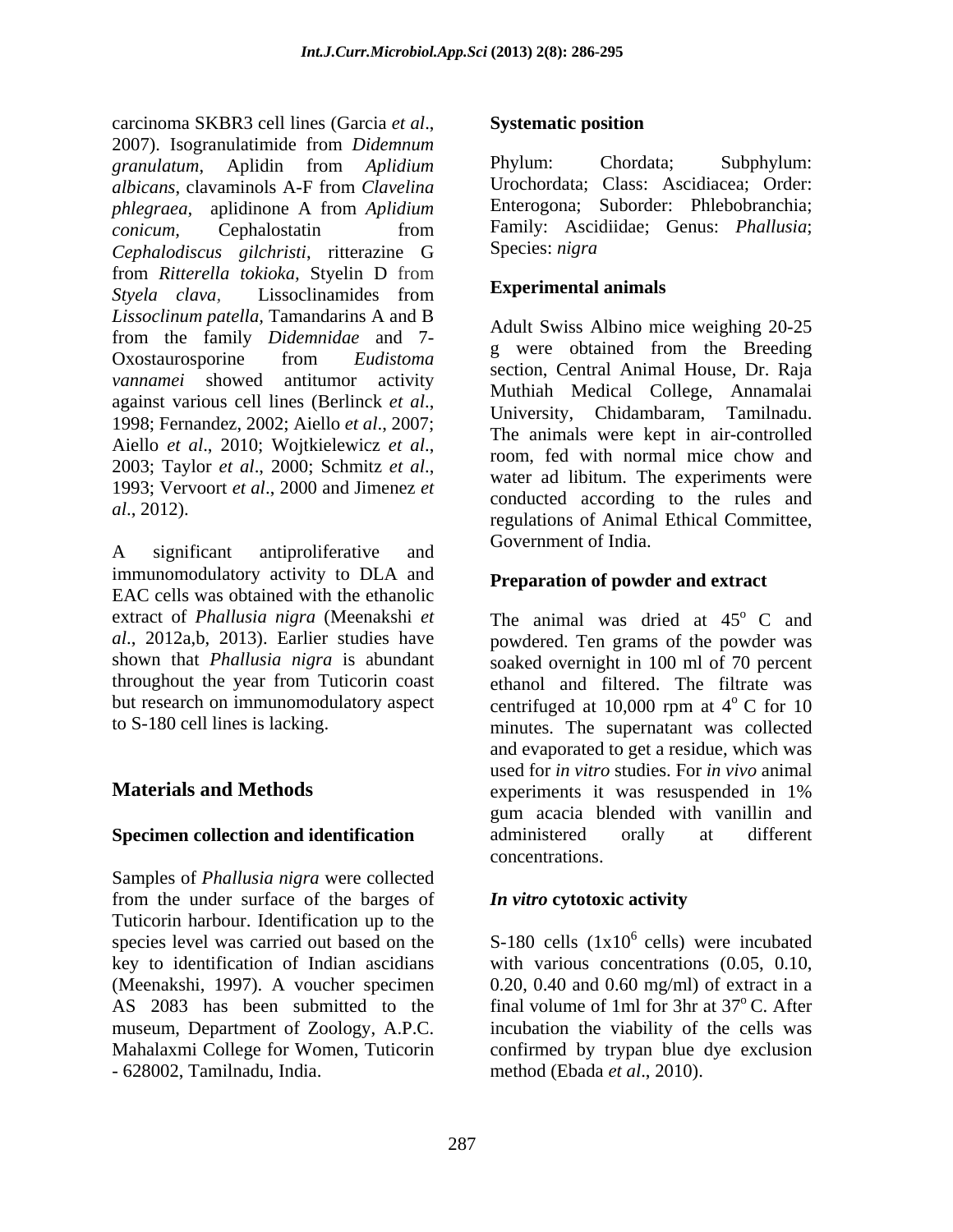relative organs, tumor, percentage of Cancer Institute, Chennai, India and hours at room temperature and the results U/ml streptomycin, pH 7.4 in a Water in the bottom of these wells was Jacketed  $CO_2$  incubator with a humidified<br>atmosphere of 5%  $CO_2$  at 37°C.<br>Reciprocal of the highest dilution of the

Adult Swiss albino mice were divided into<br> **Determination** of cellular immune five groups of six animals each. Tumor<br>function was induced by injecting 0.1 ml of  $1\times10^{6}$ S-180 cells per 10 gram body weight of **Lymphocyte proliferation** animals intraperitoneally on day zero. A day of incubation was allowed for multiplication of cells. Group I acted as  $\frac{2 \text{ J} \cdot \text{m} \cdot \text{m}}{\text{using}}$  ficoll-hypaque gradient control and was given normal saline. Group II, III and IV and V were treated  $\frac{60 \text{ min.}}{1640 \text{ containing } 10\% \text{ FCS and } 20 \text{ }\mu\text{L of } 5$ with ethanolic extract of *Phallusia nigra* at 50, 100, 150 and standard drug Vincristin  $\frac{96}{96}$ -well microtitre plates at  $37^{\circ}$  C in a 5% at 80 mg/kg bw respectively for 9 days.<br>The extract was blended with 1% gum  $CO_2$  atmosphere for 0 hr and 72 hrs. The  $\alpha$  acacia and vanillin solution and examined by measuring the amount of edministered intro-contribution on the  $10^{th}$ administered intra gastrically. On the 10<sup>th</sup> day, weight of body, vital organs and

# **Determination of Humoral immune function** Percentage cell viability - T/C X 100;

## **Quantitative hemolysis of sheep red blood cells assay**

The micro hemolytic test was performed in 96 well 'V' bottom micro titer plates. <br>kill foreign and abnormal cells. Different rows were selected for sheep

**Effect of** *Phallusia nigra* **extract on S-** normal saline. This process was repeated **180 bearing mice 180 bearing mice 180 bearing mice 180 bearing mice 180 bearing mice 180 cm 180 cm 180 cm 180 cm 180 cm 180 cm 180 cm 180 cm 180 cm 180 cm 180 cm 180 cm 180 cm 180 cm** The effect of the extract was determined Appropriate controls were included in the by evaluating cytotoxicity, weight of body, test. To the 1% RBC suspension normal tumor inhibition and immune function. S- negative control. The plate was gently 180 cells were procured from Adayar shaken and then allowed to stand for two maintained in RPMI-1640 medium supplemented with 10% heat-inactivated suspension in the wells was considered as calf serum, 100 U/ml penicillin G, 100 positive hemolysis and a button formation atmosphere of 5%  $CO_2$  at 37°C. Reciprocal of the highest dilution of the **Experimental protocol** Unit (Thirunavukkarasu *et al*., 2011). all the wells in the ratio 100:1. saline was added, which served as hours at room temperature and the results were recorded. Uniform red colour suspension in the wells was considered as in the bottom of these wells was considered as lack of hemolysis.crude extract was taken as 1 Hemolytic

### $\frac{6}{6}$  and  $\frac{1}{6}$ **Determination of cellular immune function**

## **Lymphocyte proliferation**

tumor was noted. and absorbance was read at 570 nm Lymphocytes isolated from the blood using ficoll-hypaque gradient centrifugation were cultured in RPMI- 1640 containing 10% FCS and 20 µL of 5 mg/mL mitogen phytohemagglutinin in 96-well microtitre plates at 37° C in a 5%  $CO<sub>2</sub>$  atmosphere for 0 hr and 72 hrs. The relative viability of lymphocytes was purple formazan formed by MTT assay. The experiments were done in triplicate and absorbance was read at 570 nm

(Aravind *et al.*, 2012).<br>Percentage cell viability - T/C X 100; where T - Test OD; C - Control OD

## **NK cell cytotoxicity**

blood. Serial two fold dilutions of the of these cells gives us an idea of the crude extract were made in 100 mL of strength of this killing capacity. The The function of NK cells is to identify and kill foreign and abnormal cells. Identification of the number and activity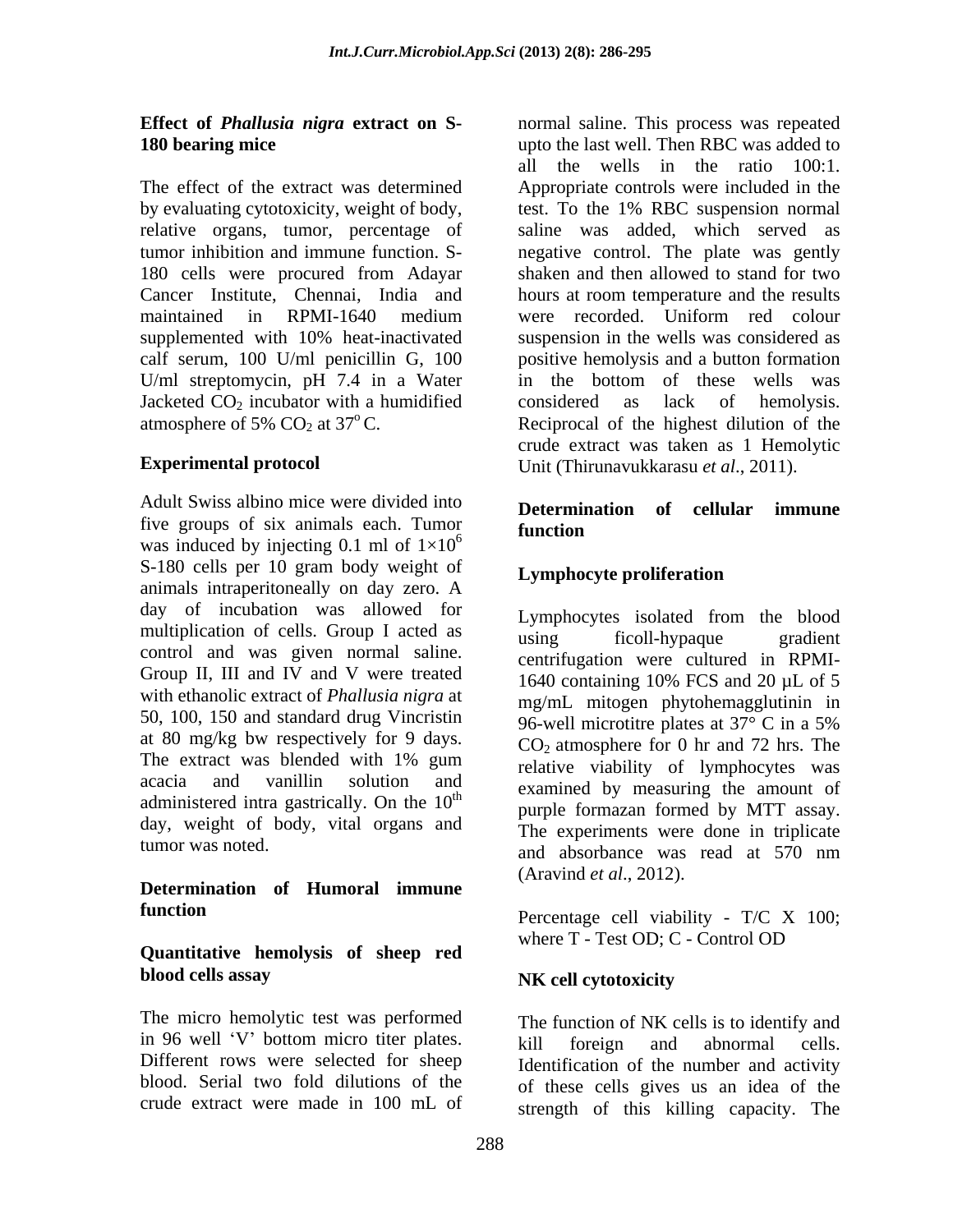activity of these cells in the body is PBS. One mL of 1% tannic acid solution assessed by measuring their activity in the was added and kept for 1 minute, washed laboratory. Natural Killer cells are with PBS, air dried, stained with May separated from blood and are cultured with Grunwald stain freshly diluted with fixed number of selected cancer cell line Giemsa buffer (1:2) for 2 minutes, washed and different concentration of extract. With PBS and dried. The percent After two to four hours of culturing the phagocytosis was calculated by counting NK cells with the target cells, a special DNA dye called propidium iodide is added to the culture. This dye is taken up by the DNA of the cells that have been killed. The living cells do not take up the dye. The cell suspensions are then put into the Values are expressed as mean ± SEM. The flow cytometer and the percentage of dead statistical analysis was done by one-way to live cells at the different dilutions analysis of variance (ANOVA) followed

## **Determination of non specific immune function** *Results and Discussion*

Phagocytosis in the immune system is a major mechanism used to remove concentration of 0.05, 0.10, 0.20, 0.40 and pathogens and cell debris. The 0.60 mg/ml produced 10, 35, 48, 89 and measurement of phagocytosis activity of 100 percent cytotoxicity to S-180 cells immune cells indicates the strength of respectively (Table 1). A dose dependent innate immune system in the host. increase in percentage cytotoxicity was Peritoneal fluid of mice was collected by observed. This can be attributed to the injecting 5 mL of DMEM Hams F-12 bresence of bioactive compounds in the medium. For *in vitro* assays peritoneal extract and an increase in its level with the exudate cell suspension was used as a sent increase in concentration. Ascidian source of macrophages. The number of macrophages in fluid was counted using Neubauer chamber. 1x10<sup>6</sup> cells/ mL was 743 from *Ecteinascidia turbinata* was incubated in a humidified atmosphere of approved as a drug with the trade name 5%  $CO<sub>2</sub>$  in air at 37° C for 2 hours to allow adherence of cells. Non-adherent allow adherence of cells. Non-adherent Sarcoma (Ebada *et al*., 2010). Flavonoids cells were removed by washing 3 times produce several biological effects and with phosphate buffer saline. The cells have been shown to have antitumor were cultured in DMEM Hams F-12 actions causing the inactivation of medium and incubated in a humidified carcinogen, cell cycle arrest, induction of atmosphere of 5%  $CO_2$  for 18 h at 37° C. apoptosis, inhibition of angiogenesis, After incubation 100 $\mu$ l of 1x10<sup>6</sup> S-180 cells/ml were added and incubated for 1 cells/ml were added and incubated for 1 resistance or a combination of these

PBS. One mL of 1% tannic acid solution with PBS and dried. The percent phagocytosis was calculated by counting the number of S - 180 cells internalized per 100 macrophages.

## **Statistical Analysis**

determined (Sachs *et al.*, 1999). by Dunnett's test. P-values less than 0.05 were considered to be significant.

## **Results and Discussion**

## **Phagocytic activity Cytotoxic activity to S-180 cells**

hour at 37° C. The cells were washed with mechanisms (Shen *et al*., 2003 and Ren *et* Administration of the extract at a presence of bioactive compounds in the increase in concentration. Ascidian derived natural products have yielded promising drug leads among which ET- 743 from *Ecteinascidia turbinata* was Yondelis against refractory soft-tissue antioxidation and the reversal of multidrug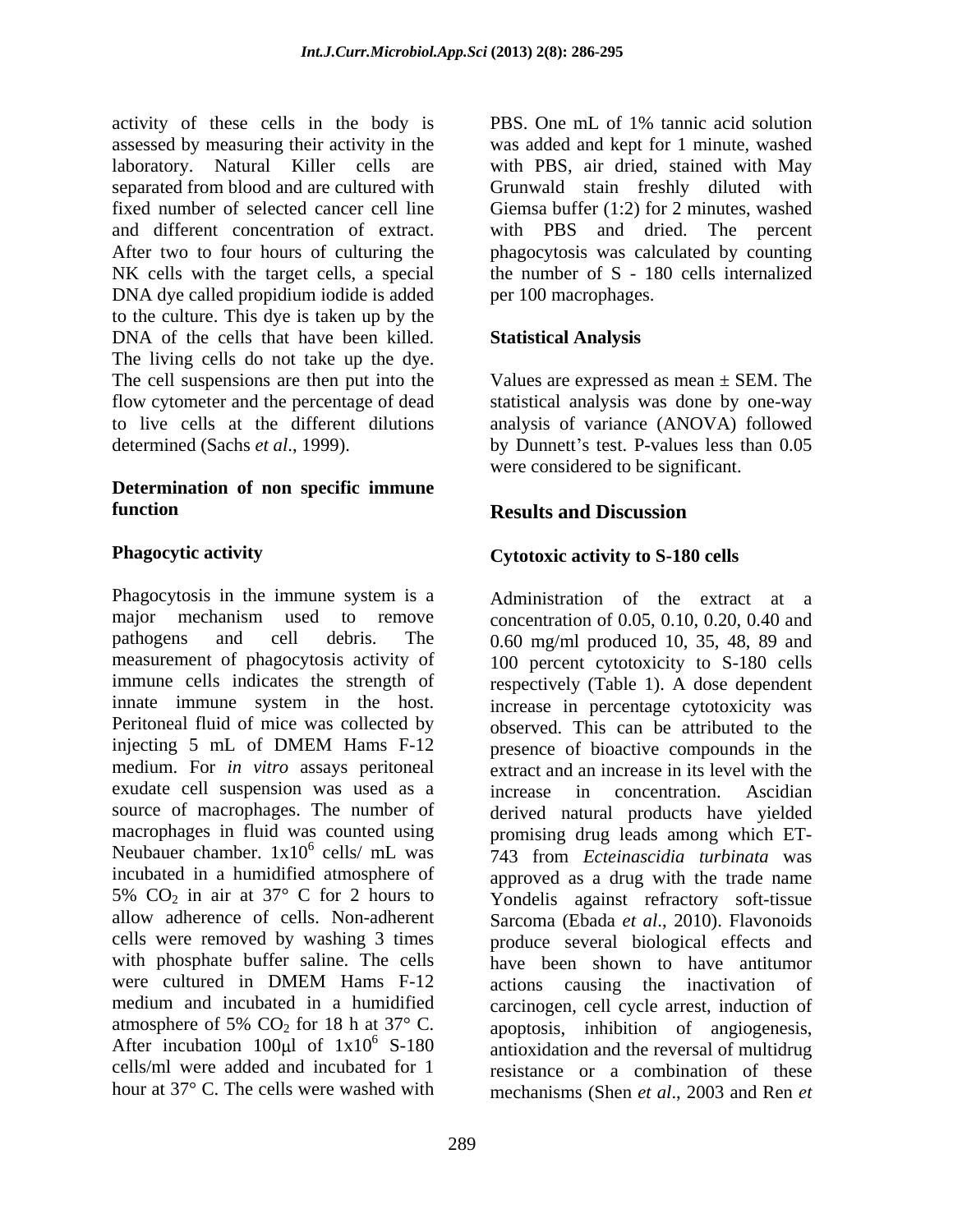*al*., 2003). Naringenin, one of the most effective role of the extract in controlling abundant flavonoids of citrus fruits were found to inhibit tumor growth in S-180 implanted mice (Kanno, 2005). Presence of flavonoids has been reported in for the significant suppression of tumor sheep red blood cells increased (Table 2). The weight change noted in groups was dose related. In the groups IV decrease was recorded. *Phallusia nigra* related cells to fight against rapidly proliferating cells. Zuojinwan comprising Chinese medicinal herbs *Coptis chinensis* and *Evodia rutaecarpa* promote immune function in S-180 model by increasing Neutralization of toxin produced by white pulp of the spleen which could be a carcinogens is brought about by antigenreason for the increase in spleen weight antibody complex which gives protection (Wang *et al*., 2009). Similar observation was recorded on treatment in the present shown to be one of the powerful antitumor study. The presence of tumors in the immunostimulators of plant food origin human body or in experimental animals is which can indirectly kill the cancer cells known to affect the functions of many vital organs, especially the liver, even system involving macrophages, natural when the site of the tumor does not killer cells and T cells (Furusawa, 2003). interfere directly with organ function In the presence of Noni polysaccharide, (DeWys, 1982). The same may apply to macrophages produce NO and several the changes noticed on the weight of vital cytokines including interleukin-l (IL-1), organs. An increase in the percentage of tumor necrosis factor (TNF) and IL- 12 inhibition of tumor growth in a dose which stimulate the immune system. The dependent way in the groups which increasing interferon-gamma  $(IFN-\gamma)$ received the extract of *Phallusia nigra* was production stimulates macrophages, NK noted. The inhibition registered for group cells and cytotoxic T cells toward killing IV was greater than that noted for group tumor cells. It is suggested that the

290

tumor growth.

## **Effect on Immune Function**

*Phallusia nigra* and this might be a reason The quantitative hemolysis (HC<sub>50</sub>) of growth (Gopalakrishnan *et al*., 2013). The significantly in a dose dependent manner results indicate a dose dependent decrease when compared to control (Table 3). in body weight of the treated groups Lymphocyte proliferation, NK cytotoxic relative organs was negligible. The phagocytosis increased significantly in the reduction in tumor weight in the treated experimental groups with the increase in and V which received the extract and humoral, cellular and nonspecific immune standard drug very highly significant function by quantitative hemolysis of extract stimulated the relative weight of cytotoxic activity and phagocytosis rate vital organs like spleen, liver and kidney showed a significant increase in the extract in a dose dependent manner indicating the administered groups. Humoral immune stimulation and production of immune response is initiated by the production of sheep red blood cells increased activity and the percentage of concentration of the extract. Studies on SRBC, lymphocyte proliferation, NK antibody by B cells. Processing of antigen and immunization is carried out by other immune specific cells.

treated with standard drug indicating the polysaccharides present in the test of to the body. Noni fruit juice has been via activation of the cellular immune killer cells and <sup>T</sup> cells (Furusawa, 2003). In the presence of Noni polysaccharide, increasing interferon-gamma  $(IFN-\gamma)$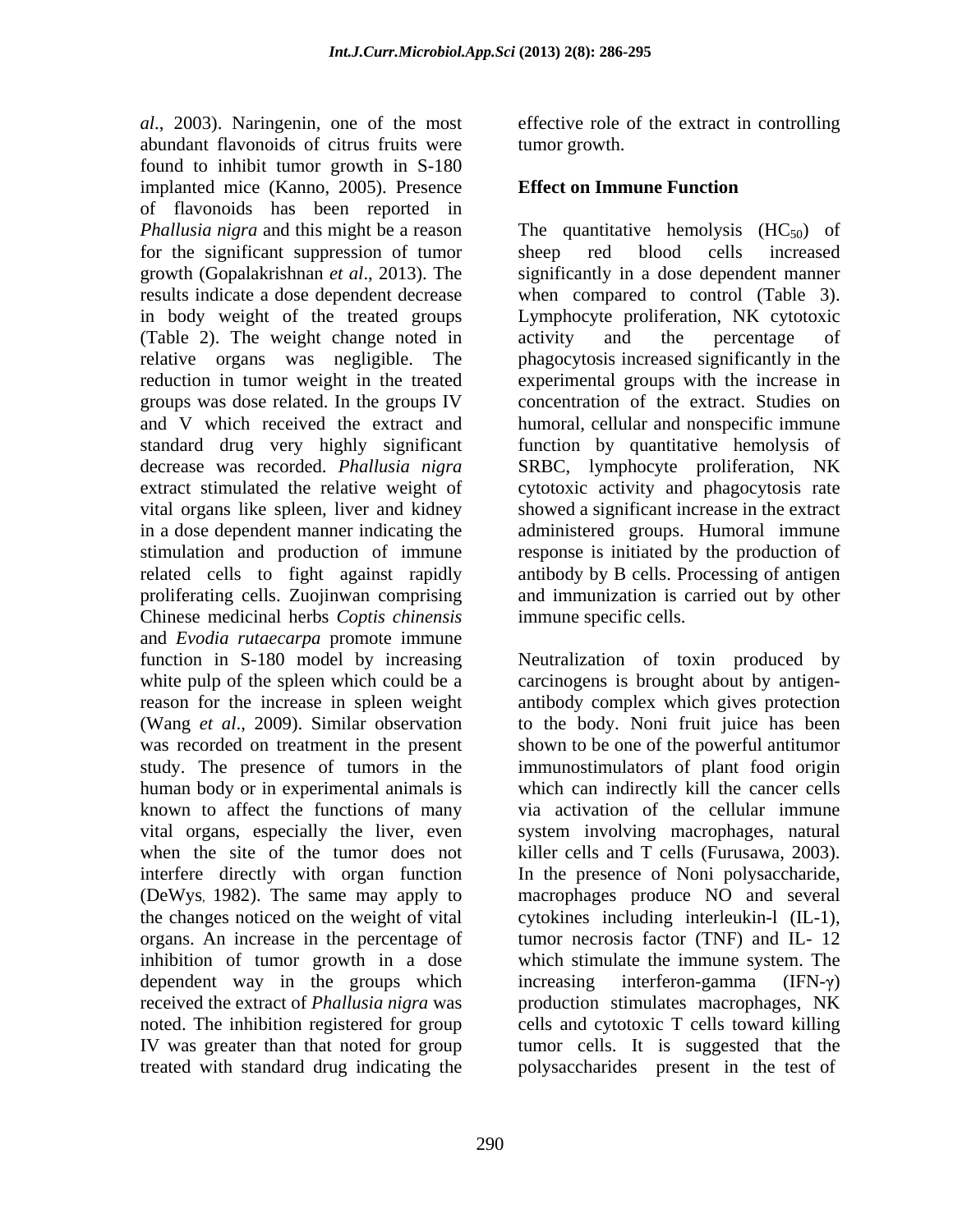|      | S. No $\vert$ Concentration (mg/ml) $\vert$ Percentage of Cytotoxicity $\vert$ |
|------|--------------------------------------------------------------------------------|
| 0.05 |                                                                                |
| 0.10 |                                                                                |
| 0.20 |                                                                                |
| 0.40 |                                                                                |
| 0.60 | 100                                                                            |

**Table.1** Cytotoxicity of ethanolic extract of *Phallusia nigra* to S-180

## **Table.2** Effect on Relative Organ Weight

| Group &                       |                                     |                  |                                     | <b>Relative Organ Weight (g/100g bw)</b> |                |                                           |                                              |                       |
|-------------------------------|-------------------------------------|------------------|-------------------------------------|------------------------------------------|----------------|-------------------------------------------|----------------------------------------------|-----------------------|
| <b>Dose</b><br>(mg/kg)<br>bw) | <b>Body weight</b><br><b>Before</b> | After            | <b>Spleen</b>                       | <b>Thymus</b>                            | Liver          | Kidney                                    | <b>Tumor</b><br>weight<br>(ø)                | Inhib<br>ition<br>(%) |
| $1 - 1.$<br>Control           | $20.38 \pm 1.59$                    | $28.15 \pm 1.13$ | $0.51 \pm 0.012$                    | $0.34 \pm 0.014$                         | $3.28 \pm 0.1$ | $2.04 \pm 0.19$                           | $5.39 \pm 1.04$                              |                       |
| $II - 50$                     | $20.90 \pm 1.22$                    | $28.48 \pm 1.06$ | $0.59 \pm 0.013$                    | $0.24 \pm 0.017*$                        | $3.68 \pm 0.1$ | $2.54 \pm 0.48$   $4.34 \pm 0.74$   19.48 |                                              |                       |
| III - 100                     | $21.30 \pm 1.68$                    |                  | $27.15 \pm 1.13$ 0.81 $\pm$ 0.027** | $0.21 \pm 0.033*$                        | $3.96 \pm 0.3$ | $2.98 \pm 0.34$                           | $3.65 \pm 0.89$ 32.28<br>**                  |                       |
| IV - 150                      | $20.55 \pm 1.36$                    |                  | $26.90 \pm 1.55$ 0.97 $\pm$ 0.028** | $0.18 \pm 0.011*$                        | $4.28 \pm 0.1$ | $3.16 \pm 0.29$                           | $2.55 \pm 0.92$ 52.69<br>***                 |                       |
| $V -$<br>Vincristin<br>(80)   | $21.66 \pm 1.38$                    |                  | $29.63 \pm 1.45$ 0.83 $\pm$ 0.022** | $0.21 \pm 0.28*$                         | $4.12 \pm 0.1$ |                                           | $3.24 \pm 0.13$ $2.85 \pm 0.90$ 47.12<br>*** |                       |

Data represented as mean  $\pm$ SEM, (N=6). Significance between S-180 control and extract treated groups.  $*p < 0.05$ ;  $**p < 0.01$ ;  $***p < 0.001$ .

| Table.3 Effect on Immune Function |  |  |
|-----------------------------------|--|--|
|-----------------------------------|--|--|

| Group & Dose              | Quantitative                                          |                    | Lymphocyte   NK cytotoxic   Phagocytosis |                    |
|---------------------------|-------------------------------------------------------|--------------------|------------------------------------------|--------------------|
| (mg/kg bw)                | hemolysis of sheep red   proliferation   activity (%) |                    |                                          | rate $(\% )$       |
|                           | blood cells $(HC_{50})$                               | (cpm)              |                                          |                    |
| I - T. Control            | $38.56 \pm 3.54$                                      | 2719±1010          | $37.66 \pm 0.83$                         | $21.60 \pm 1.32$   |
| II - 50                   | $102.65 \pm 10.18*$                                   | $3460 \pm 1815$ *  | $36.33 \pm 0.64$                         | $32.50 \pm 1.24$   |
| III - 100                 | $119.84 \pm 07.13*$                                   | 4290±1005**        | $48.94 \pm 0.88$ *                       | $34.15 \pm 1.35^*$ |
| IV - 150                  | $123.85 \pm 10.16**$                                  |                    | $\mid$ 4950±1150***   51.84±0.69**       | $35.65 \pm 1.35**$ |
| <sup>T</sup> - Vincristin | $148.71 \pm 11.85***$                                 | $4315 \pm 1150$ ** | $46.10{\pm}0.94*$                        | $33.15 \pm 1.15^*$ |
|                           |                                                       |                    |                                          |                    |

Data represented as mean  $\pm$ SEM, (N=6). Significance between S-180 control and extract treated groups. \*p <0.05; \*\*p <0.01; \*\*\*p <0.001.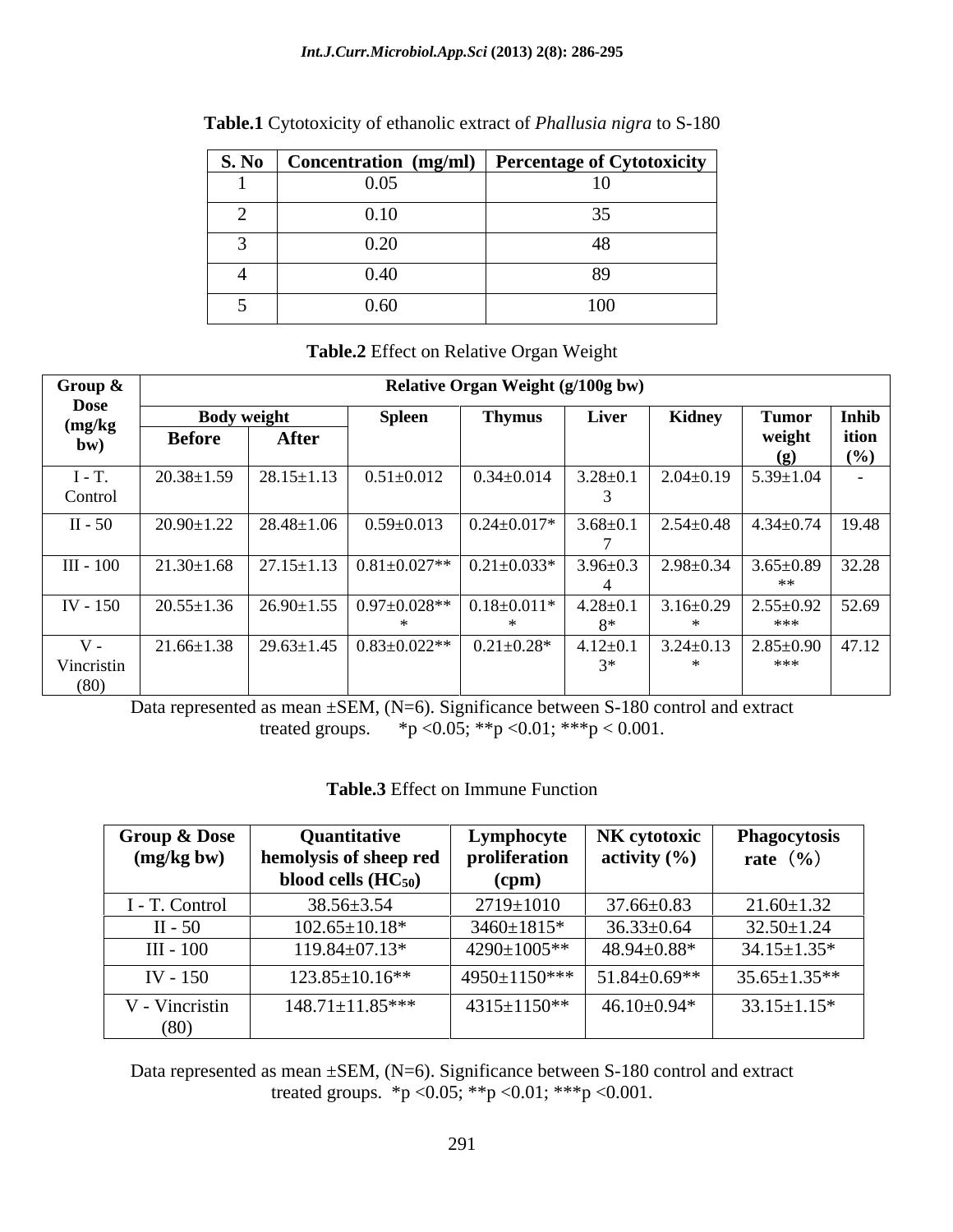sedentary *Phallusia nigra* also might play

Cell mediated immune defense is mediated phagocytosis rate was noted whereas on specifically by T cells. In addition to treatment with the extract, there was a killing the tumor cells directly, T cells can produce many lymphocyte factors supported by the increased production of consisting of macrophage mobile factor, lymphocytes and NK cytotoxic activity lymphotoxin transfer factor and interferon. which is an indication of the stimulation of Such factors could promote the cell mediated immunity. proliferation and differentiation of immune cells, macrophage phagocytosis A preliminary GC-MS studies of the and the capacity of killing target cells, so ethanolic extract has shown the presence that they play a role in preventing tumor (Kim *et al*., 2001). The ability to elicit an effective T and B cell immunity can be Hexadecanoic acid, 3-pentadecyl-Phenol, seen by the stimulation of lymphocyte (Z,Z,Z)- Phenylmethyl ester of 6,9,12 proliferation response (Marciani *et al.*, Octadecatrienoic acid, Cholesterol, 2000). Administration of the extract of Cholestan-3-ol, 3-hydroxy-,  $(3\land, 17\land)$ -*Phallusia nigra* also showed an increase in lymphocyte proliferation which can be one and (Z)- Phenylmethyl ester of 9 considered as an indication of the Octadecenoic acid exhibiting anticancer, activation of cellular and humoral cancer preventive and antioxidant activity immunity. (Meenakshi, 2012c). Further detailed work

NK cells are a type of lymphocytes that determination using spectroscopic form part of the first line of innate defense methods is suggested to conclude the against cancer cells and virus infected cells (Moretta *et al*., 2001). With spontaneous cell mediated cytotoxicity, they are functionally similar to cytotoxic T lymphocytes. The killing by NK cells is non specific, and they do not need to recognize antigen/MHC on the target cell. They can react against and destroy target cell without prior sensitization. NK cell Sampathraj, Director, Samsun Clinical activity assay is a routine method for Researc<br>analysis of cellular immune response *in* studies. analysis of cellular immune response *in vitro* and can also be used to test the<br> **References** antitumor activities of possible drugs (Zhang *et al*., 2005). In the present investigation an increase in NK cytotoxic activity on treatment with the extract of Menna, C. Navarrete and Munoz, E.<br> *Phallusia nigra* can be taken as an 2007. Clavaminols A-F, novel

a similar role in stimulating immune natural immunity against the proliferating function. tumor cells. In the tumor control a evidence of the activation of inborn reduction in the percentage of significant increase. This observation is cell mediated immunity.

> of compounds like 2-Piperidinone, Benzeneacetamide, Tetradecanoic acid, n- Octadecatrienoic acid, Cholesterol, Cholestan-3-ol, 3-hydroxy-, (3á,17á)- Spiro[androst-5-ene-17,1'-cyclobutan]-2' on isolation, purification and structure determination using spectroscopic compounds responsible and mechanism of action.

## **Acknowledgement**

The authors express their sincere thanks to the UGC, New Delhi - F. No. 39-588/2010 (SR) for financial assistance and to Dr.R. Research Laboratory, Tirupur for animal studies.

## **References**

*Phallusia nigra* can be taken as an an 2007. Clavaminols A-F, novel cytotoxic 2-amino-3-alkanols from the Aiello, A., E. Fattorusso, A. Giordano, M. Menna, C. Navarrete and Munoz, E. 2007. Clavaminols A-F, novel cytotoxic 2-amino-3-alkanols from the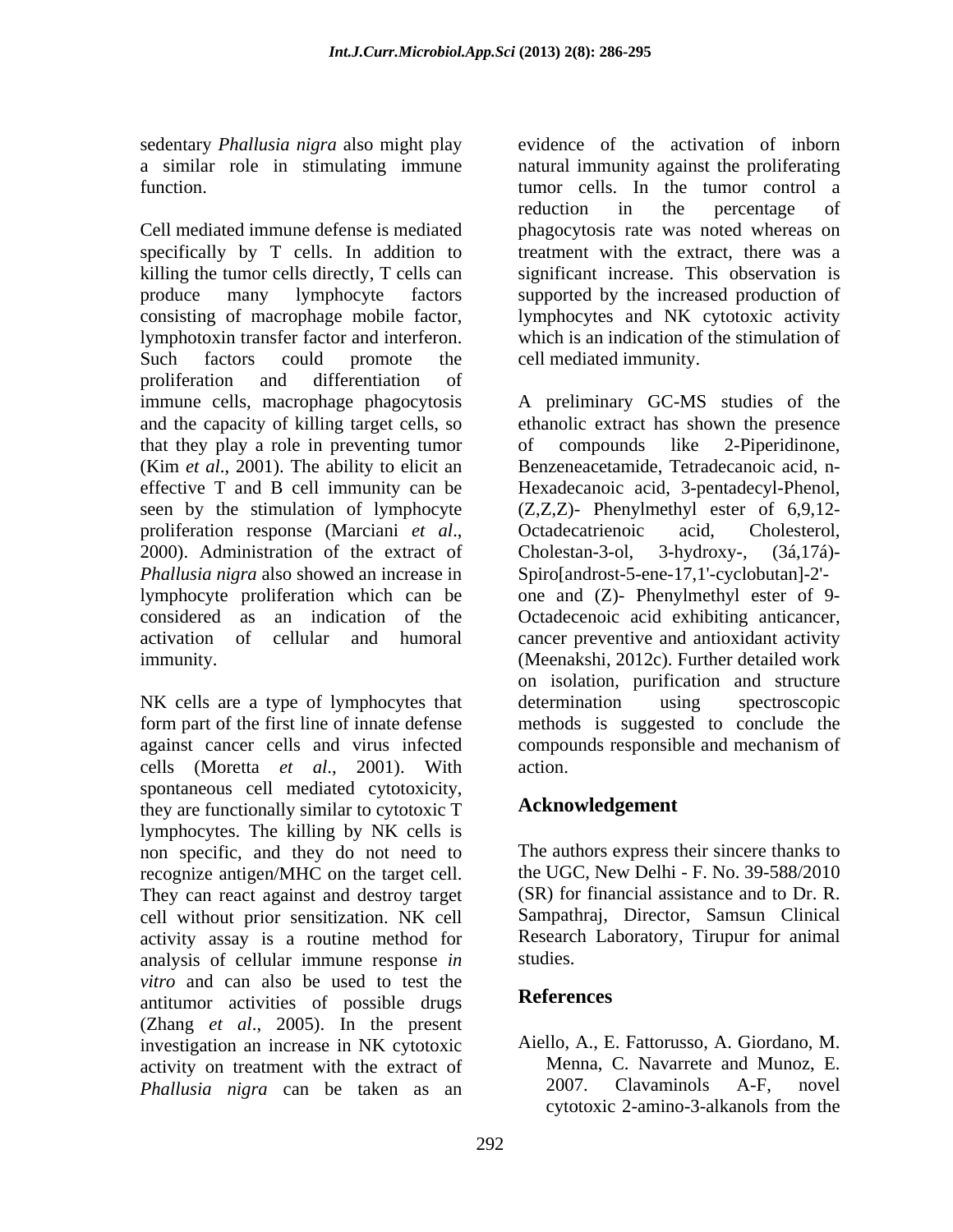ascidian *Clavelina phlegraea*. Bioorg.

- Aiello, A., E. Fattorusso, P. Luciano, M.
- Aravind, S.R., M.M. Joseph, S. Varghese, activity of polysaccharide PST001 *Tamarindus indica*: An *in vivo* study in
- Berlinck, R.G.S., R. Britton, E. Piers, L. Lim, M. Roberge, R.M. da Rocha and
- Costa, L.V., E.L. Malpezz, D.H. Matsui, G.M. Machado-Santelli and Freitas, methanol extract of *Phallusia nigra*
- Cragg, G.M., D.J. Newman and Weiss, exploration of nature for novel 39-44.
- 
- cancer cachexia: current understanding and areas for future research. Cancer

Res*.* 42: 721-726.

- Med. Chem. 15(8): 2920-2926. Ebada, S.S., W.H. Lin and Proksch, P. Menna, M.A. Calzado, E. Muñoz, F. Bonadies, M. Guiso, M.F. Sanasi, G. Cocco and Nicoletti, R. 2010. significance. Mar. Drug. 8: 313-346. 2010. Bioactive Sesterterpenes and Triterpenes from marine sponges: occurrence and pharmacological
- Synthesis of structurally simplified Fernandez, L.F.G., A. Losada, V. Alcaide, analogues of aplidinone A, a A.M. Alvarez, A. Cuadrado, L. proapoptotic marine thiazinoquinone. Gonzalez, K. Nakayama, K.I. Bioorg. Med. Chem. 18: 719-727. Nakayama, J.M. Fernández-Sousa, A. P. Balaram and Sreelekha, T.T. 2012. Antitumor and immuno potentiating apoptotic pathway via oxidative stress isolated from the seed kernel of protein kinase C delta. *Oncogene.* Gonzalez, K. Nakayama, K.I. Muñoz and Puelles, J.M.S. 2002. Aplidin induces the mitochondrial mediated JNK and p38 activation and 21(49): 7533-7544.
- Mice. *The Scienti. World. J.* 1: 1-14. Furusawa, E. 2003. Anti-cancer activity of Andersen, R.J. 1998. Granulatimide, Conference, S.C. Nelson (ed.), isogranulatimide and didemnimide E, University of Hawaii at Manoa, aromatic alkaloids isolated from the Brazilian ascidian *Didemnum*  Human Resources. pp. 23-24. Noni fruit juice against tumors in mice. Proceedings of the 2002 Hawai'i Noni Conference, S.C. Nelson (ed.), College of Tropical Agriculture and
- *granulatum*: structure elucidation, Garcia, M.M., M.D. Valdes, A.R. Espla, synthesis and G2 checkpoint inhibition N. Salvador, P. Lopez, E. Larriba and activity*. The J. Org. Chem.* 63: 9850- Anton, J. 2007. Cytotoxicity of the 9856. J.C. 1996. Cytotoxic activity of a ascidian *Cystodytes dellechiajei* against tumor cells and study of the involvement of associated microbiota in the production of cytotixic compounds. Mar. drug. 5(3): 52-70.
- (Tunicata, Ascidiacea). Brazilian J. Gopalakrishnan, S., D. Shanmuga priya Med.. Biol. Res. 29(3): 367-373. R.B. 1997. Coral reefs, forests, and Phytochemical Evaluation of *Phallusia*  thermal vents: the worldwide *nigra* Sav. Global. J. Pharmacol. **7**(1): and Meenakshi, V.K. 2013. Pharmacognostical and Preliminary 39-44.
- antitumor agents. Sem.Oncol. 24: 156- Jimenez , P.C., D.V. Wilke, E.G. Ferreira, 163. R. Takeara, M. Moraes, E.R. Silveira, Davidson, B.S. 1993. Ascidians: T.M. Cruz Lotufo, P.L. Norberto and Producers of aminoacid derived Costa-Lotufo, L.V. 2012. Structure metabolites. Chem. Rev. 93: 1771- elucidation and anticancer activity of 1791. 2012 7-Oxostaurosporine derivatives from DeWys, W.D., 1982. Pathophysiology of the Brazilian endemic tunicate 7-Oxostaurosporine derivatives from the Brazilian endemic tunicate *Eudistoma vannamei*. Mar. Drug. 10: 1092-1102.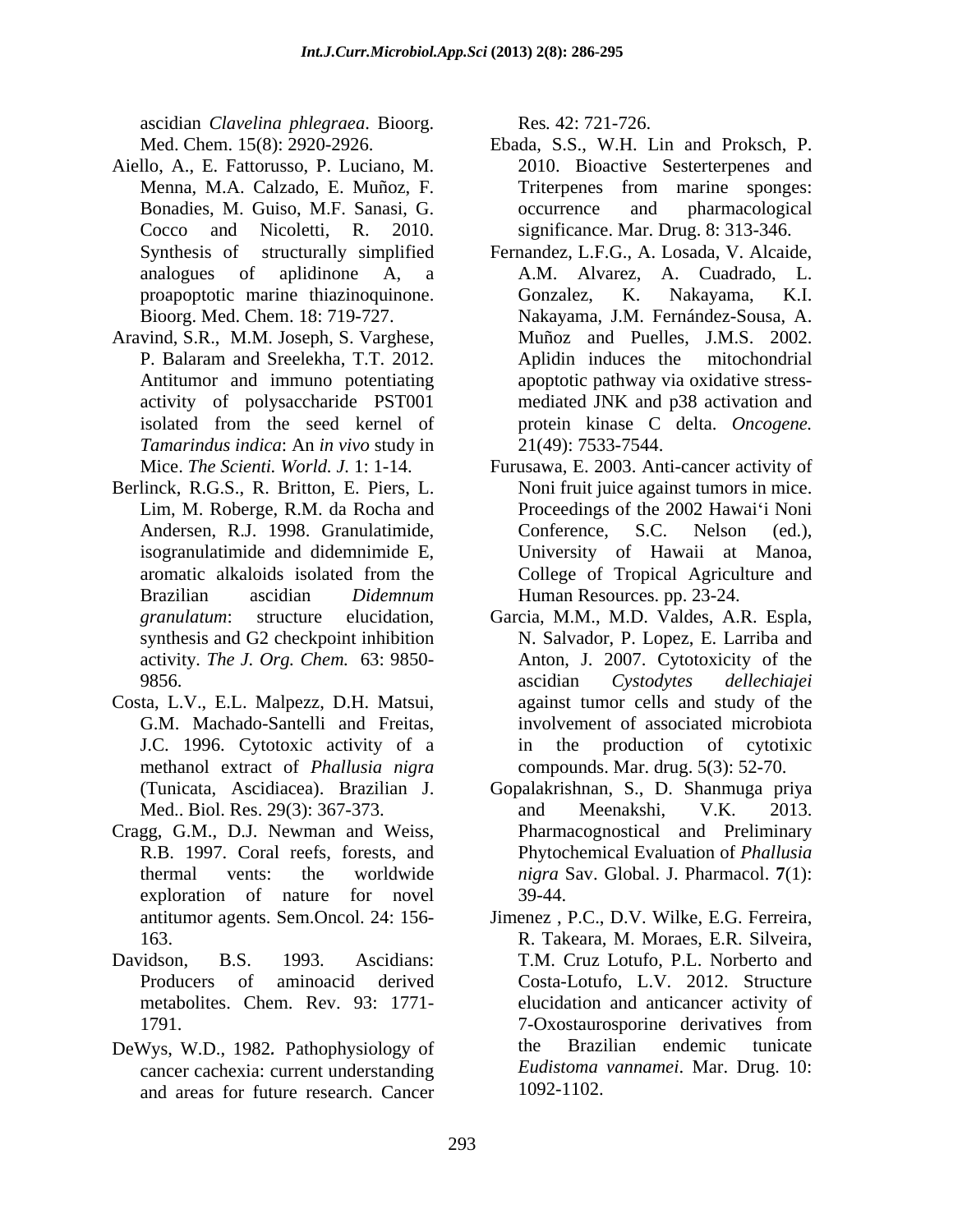- Jimeno, J.M., G.T. Faircloth and Cameron, L. 1996. Progress in the acquisition of Savigny 1816, against Dalton's new marine-derived anticancer lymphoma ascites. *European*. J. App. compounds: Development of Engineer. Scienti. Res. 2(1): 20-24.
- Jumeri and Kim, S.M. 2011. Antioxidant Chamundeswari, K.P. 2012b.
- Kanno, S., A. Tomizawa, T. Hiura, Y. mice. Biol. Pharma. Bull. 28(3): 527-
- Kim, K.D., S.C. Choi, A. Kim, Y.K. Choe, Mingari and Moretta, A. 2001. Human
- Marciani, D.J., J.B. Press, R.C. Reynolds,
- Meenakshi, V.K. 1997. Biology of few
- Meenakshi, V.K., M. Paripooranaselvi, S. 2012a. Antiproliferative activity of Dalton's Lymphoma Ascites. Inter.J.
- Meenakshi, V.K., M. ParipooranaSelvi, S.

ethanol extract of *Phallusia nigra* Savigny 1816, against Dalton's lymphoma ascites. *European.* J. App. Engineer. Scienti. Res. 2(1): 20-24.

- ecteinascidin-743 (ET-743). Drug.Fut. Meenakshi, V.K., M. Paripooranaselvi, S. 21(11): 1155-1165. Senthamarai, S. Gomathi and and anticancer activities of enzymatic Antitumor and immunomodulatory hydrolysates of solitary tunicate activity of *Phallusia nigra* Savigny, (*Styela clava*). Food Sci.Biotechnol. 20(4): 1075-1085. Carcinoma. Res. J.Pharma. Sci. **1**(2): Senthamarai, S. Gomathi and Chamundeswari, K.P. 2012b. 1816 against Ehrlich Ascites 7-12.
- Osanai, A. Shouji, M. Ujibe, T. Meenakshi, VK., M. Paripooranaselvi, S.<br>Ohtake, K. Kimur and Ishikawa, M. Gomathy and Chamundeswari, KP.<br>2005. Inhibitory effects of Naringenin 2012c. GC-MS Analysis of the on tumor growth in human cancer cell ethanolic extract of *Phallusia nigra* lines and sarcoma S-180-implanted Savigny, 1816. Pro. Nat. Confer. Meenakshi, VK., M. Paripooranaselvi, S. Gomathy and Chamundeswari, KP. 2012c. GC-MS Analysis of the Front. Spectro*.* pp.12-20.
- 530. Moretta, L., C. Bottino, C. Cantoni, M.C. I.S. Choe and Lim, J.S. 2001. Dendritic cell tumor coculturing receptors. Curr.Opin. Pharmacol. 1: vaccine can induce antitumor 387-391. Moretta, L., C. Bottino, C. Cantoni, M.C. Mingari and Moretta, A. 2001. Human natural killer cell function 387-391.
- immunity through both NK and CTL Ren, W., Z. Qiao, H. Wang, L. Zhu and interaction. Inter.Immunopharmacol. Zhang, L. 2003. Flavonoids: Promising 1: 2117-2129. anticancer agents. Med. Res. Rev. 23(4): 519-534.
- A.K. Pathak, V. Pathak, L.E. Gundy, J.T. Farmer, M.S. Koratich and May, compounds from tunicates. Medi. Res. R.D. 2000. Development of Rev. 20(1): 1-27. Rinehart, K.L. 2000. Antitumor Rev. 20(1): 1-27.
- semisynthetic triterpenoid saponin Rinehart, K.L., T.G., Holt and Fregeau, derivatives with immune stimulating N.L. 1990. Ecteinascidins 729, 743, activity. *Vaccine*. 18: 3141-3151 745, 759A, 759B and 770: Potent chosen ascidians. Ph.D., Thesis, tunicate *Ecteinascidia turbinata*. *J.* Manonmaniam Sundaranar University,  $Org. Chem. 55: 4512-4515.$ antitumour agents from the Caribbean *Org. Chem.* 55: 4512- 4515.
- Tirunelveli, India. Sachs, A.G., B.K. DuChateau, C.J. Gomathy and Chamundeswari, K.P. Kwak, A.E. Beer and Beaman, K.D. *Phallusia nigra* Savigny, 1816 against and NK cell cytotoxicity in women Chem. Pharma. Sci*.* 3(2): 70-75. Aslakson, G.P. Wohlgemuth, J.Y. 1999. Natural killer (NK) cell subsets with histories of recurrent spontaneous abortions. American. J. Repro. Immunol. 41(1); 99-105.
- Gomathy and Chamundeswari, K.P. Schmidt U., H. Griesser, Hass G, et al., 2013. Immunomodulatory activity of Schmidt U., H. Griesser, Hass G, *et al*., 1999. Synthesis and cytostatic